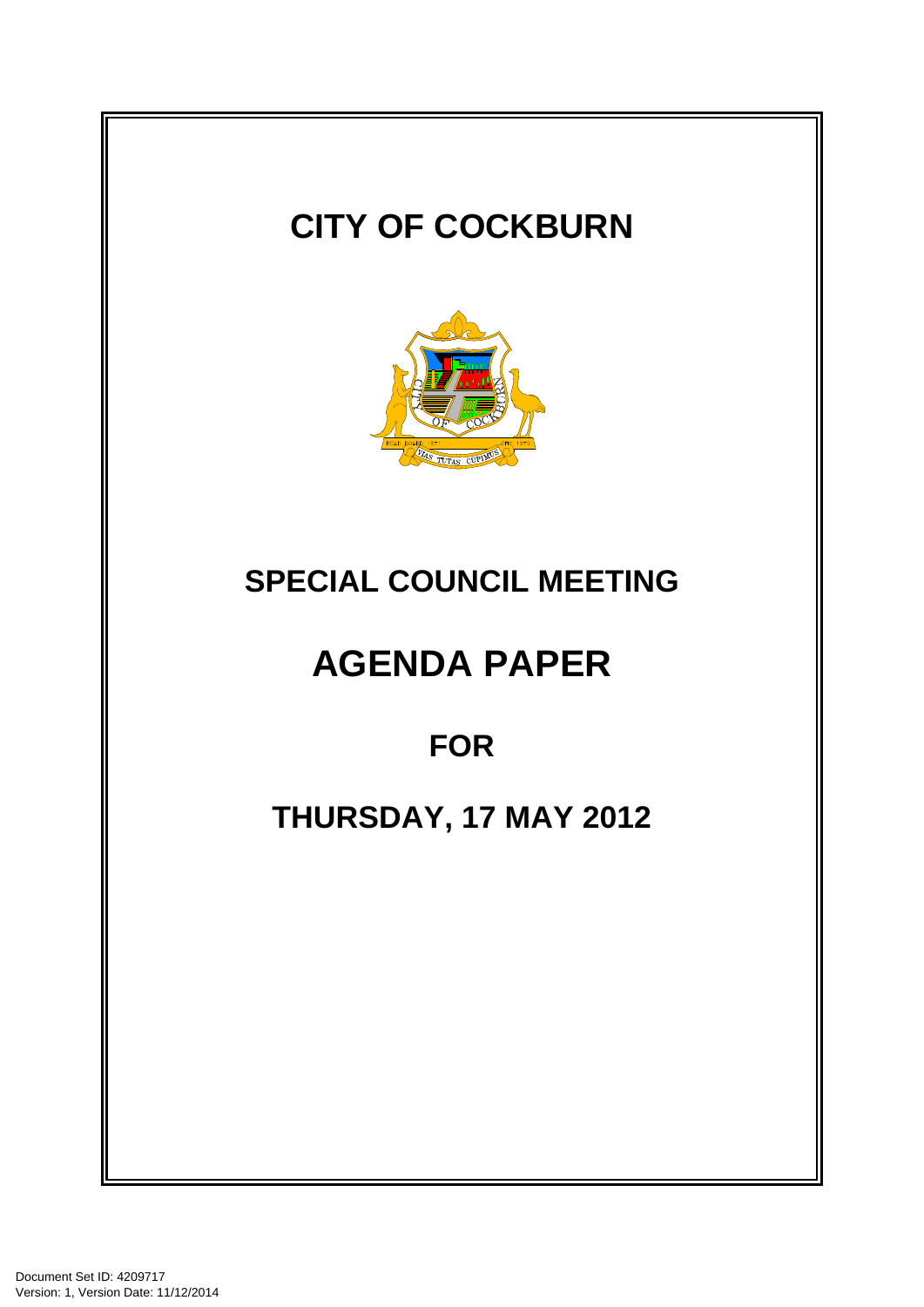# **CITY OF COCKBURN**

## **SUMMARY OF AGENDA TO BE PRESENTED TO THE SPECIAL COUNCIL MEETINGTO BE HELD ON THURSDAY, 17 MAY 2012 AT 6:00 PM**

## **Page**

÷

| 1.             |                                                                                                                     |  |
|----------------|---------------------------------------------------------------------------------------------------------------------|--|
| 2.             | APPOINTMENT OF PRESIDING MEMBER (IF REQUIRED)1                                                                      |  |
| 3.             | DISCLAIMER (TO BE READ ALOUD BY PRESIDING MEMBER)1                                                                  |  |
| $\mathbf{A}$   | ACKNOWLEDGEMENT OF RECEIPT OF WRITTEN DECLARATIONS OF<br>FINANCIAL INTERESTS AND CONFLICT OF INTEREST (BY PRESIDING |  |
| 5.             |                                                                                                                     |  |
| 6.             |                                                                                                                     |  |
| 7 <sub>1</sub> | DECLARATION BY COUNCILLORS WHO HAVE NOT GIVEN DUE<br>CONSIDERATION TO MATTERS CONTAINED IN THE BUSINESS1            |  |
| 8              |                                                                                                                     |  |
| 9.             |                                                                                                                     |  |
|                | (SCM 17/05/2012) - SALE OF LAND - PORTION OF LOT 11<br>9.1<br>BRENCHLEY DRIVE, ATWELL - OWNER: CITY OF COCKBURN     |  |
| 10.            | (SCM 17/05/2012) - RESOLUTION OF COMPLIANCE (SECTION 3.18(3),                                                       |  |
| 11.            |                                                                                                                     |  |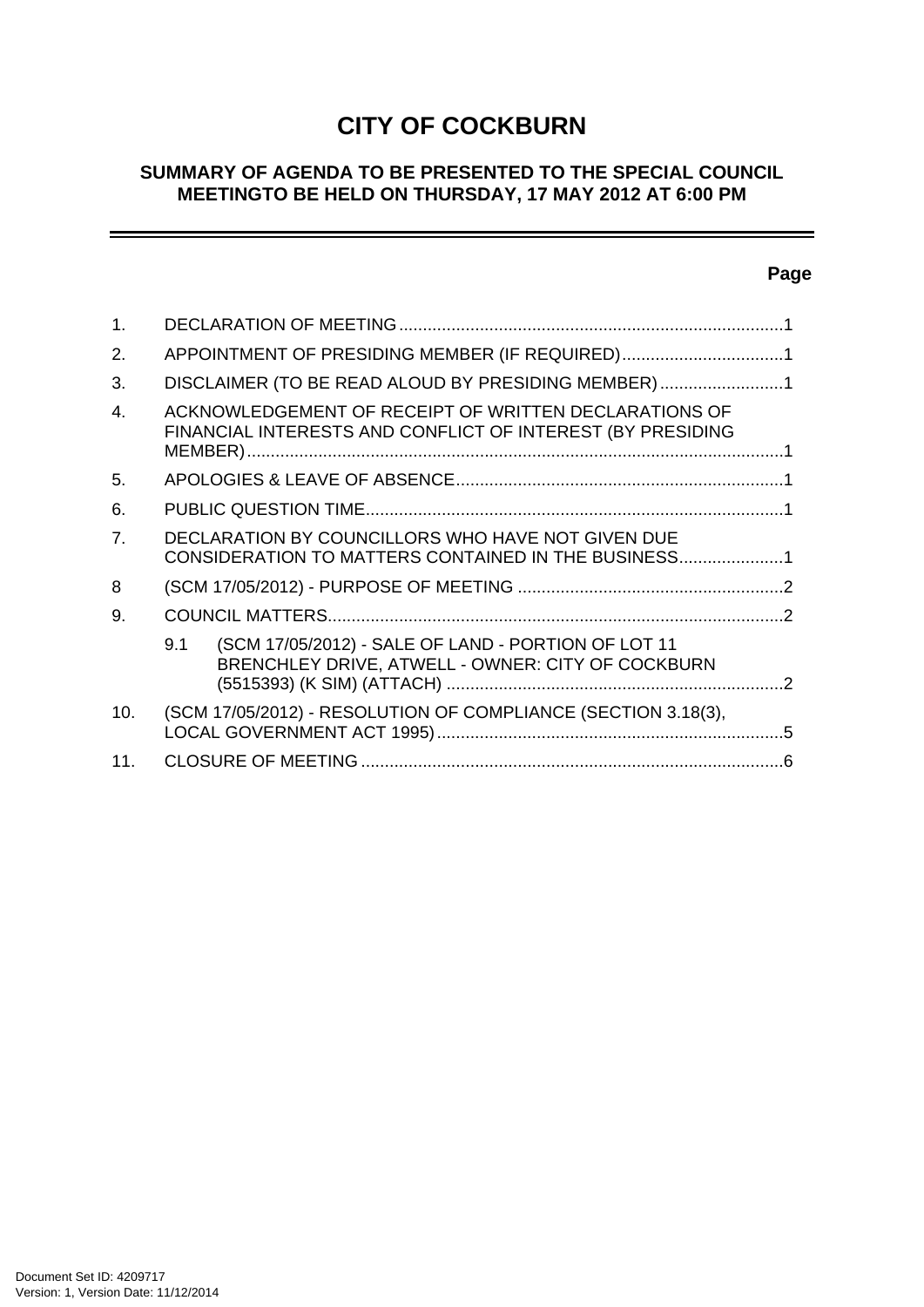# **CITY OF COCKBURN**

## **AGENDA TO BE PRESENTED TO THE SPECIAL COUNCIL MEETING TO BE HELD ON THURSDAY, 17 MAY 2012 AT 6:00 PM**

## **1. DECLARATION OF MEETING**

## **2. APPOINTMENT OF PRESIDING MEMBER (If required)**

#### **3. DISCLAIMER (To be read aloud by Presiding Member)**

Members of the public, who attend Council Meetings, should not act immediately on anything they hear at the Meetings, without first seeking clarification of Council's position. Persons are advised to wait for written advice from the Council prior to taking action on any matter that they may have before Council.

- **4. ACKNOWLEDGEMENT OF RECEIPT OF WRITTEN DECLARATIONS OF FINANCIAL INTERESTS AND CONFLICT OF INTEREST (by Presiding Member)**
- **5. APOLOGIES & LEAVE OF ABSENCE**
- **6. PUBLIC QUESTION TIME**
- **7. DECLARATION BY COUNCILLORS WHO HAVE NOT GIVEN DUE CONSIDERATION TO MATTERS CONTAINED IN THE BUSINESS**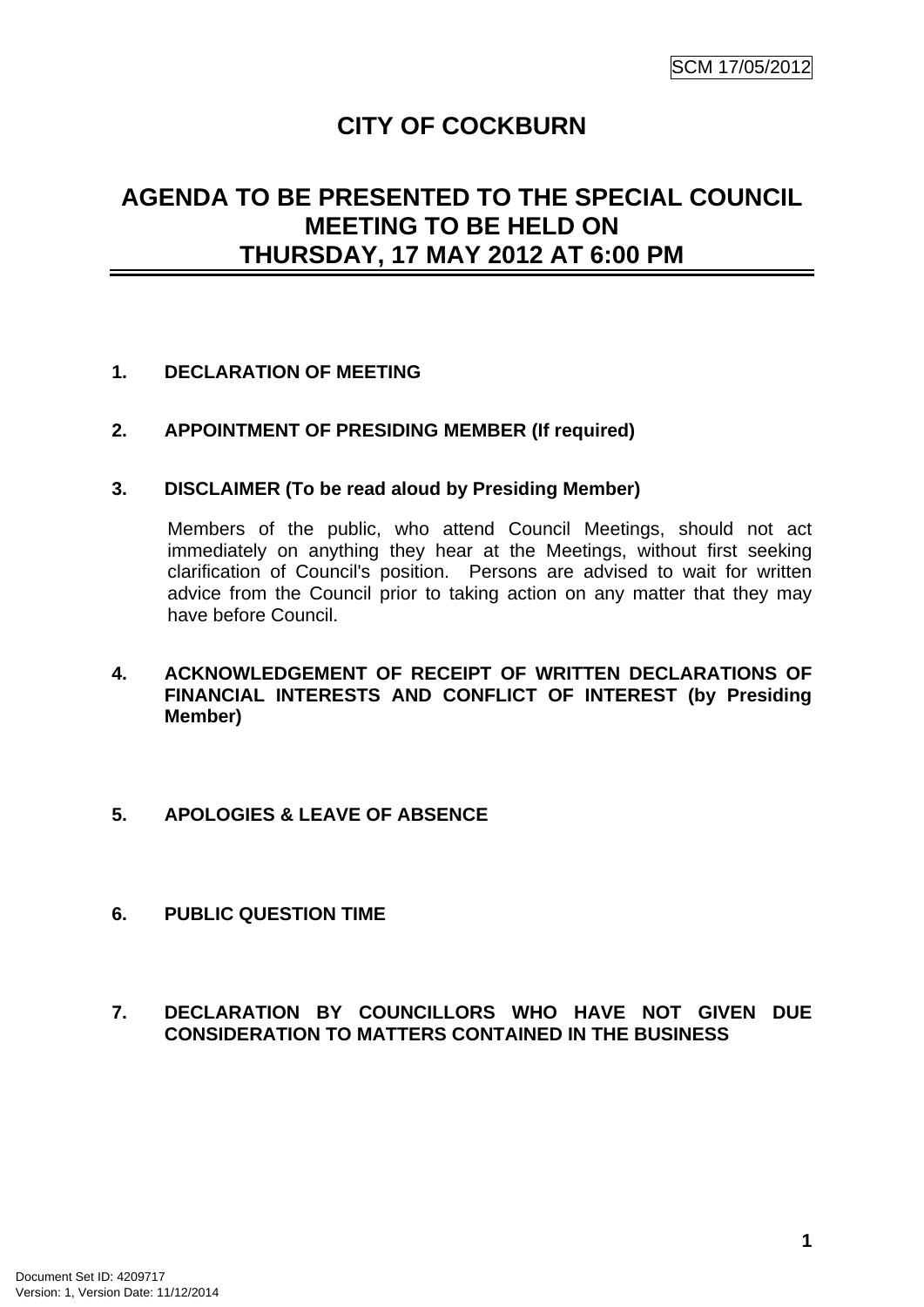### **8 (SCM 17/05/2012) - PURPOSE OF MEETING**

The purpose of the meeting is to consider the Sale of Land – Portion of Lot 11 Brenchley Drive, Atwell.

#### **9. COUNCIL MATTERS**

#### **9.1 (SCM 17/05/2012) - SALE OF LAND - PORTION OF LOT 11 BRENCHLEY DRIVE, ATWELL - OWNER: CITY OF COCKBURN (5515393) (K SIM) (ATTACH)**

## **RECOMMENDATION**

That Council:

- (1) sell the 2,417sqm portion of Lot 11 Brenchley Drive, Atwell for a consideration of \$185,000 to Atwell Greens Pty Ltd subject to no objections being received as a result of the statutory advertising required by Section 3.58 of the *Local Government Act 1995*; and
- (2) allocate proceeds of the sale to the Land Development Reserve Fund.

## **TO BE CARRIED BY AN ABSOLUTE MAJORITY OF COUNCIL**

## **COUNCIL DECISION**

## **Background**

- Council at its meeting held on 10 May considered the following recommendation;
- *(1) sells the 2417sqm portion of Lot 11 Brenchley Drive, Atwell for a consideration of \$185,000 to Atwell Greens Pty Ltd subject to no objections being received as a result of the statutory advertising required by Section 3.58 of the Local Government Act 1995; and*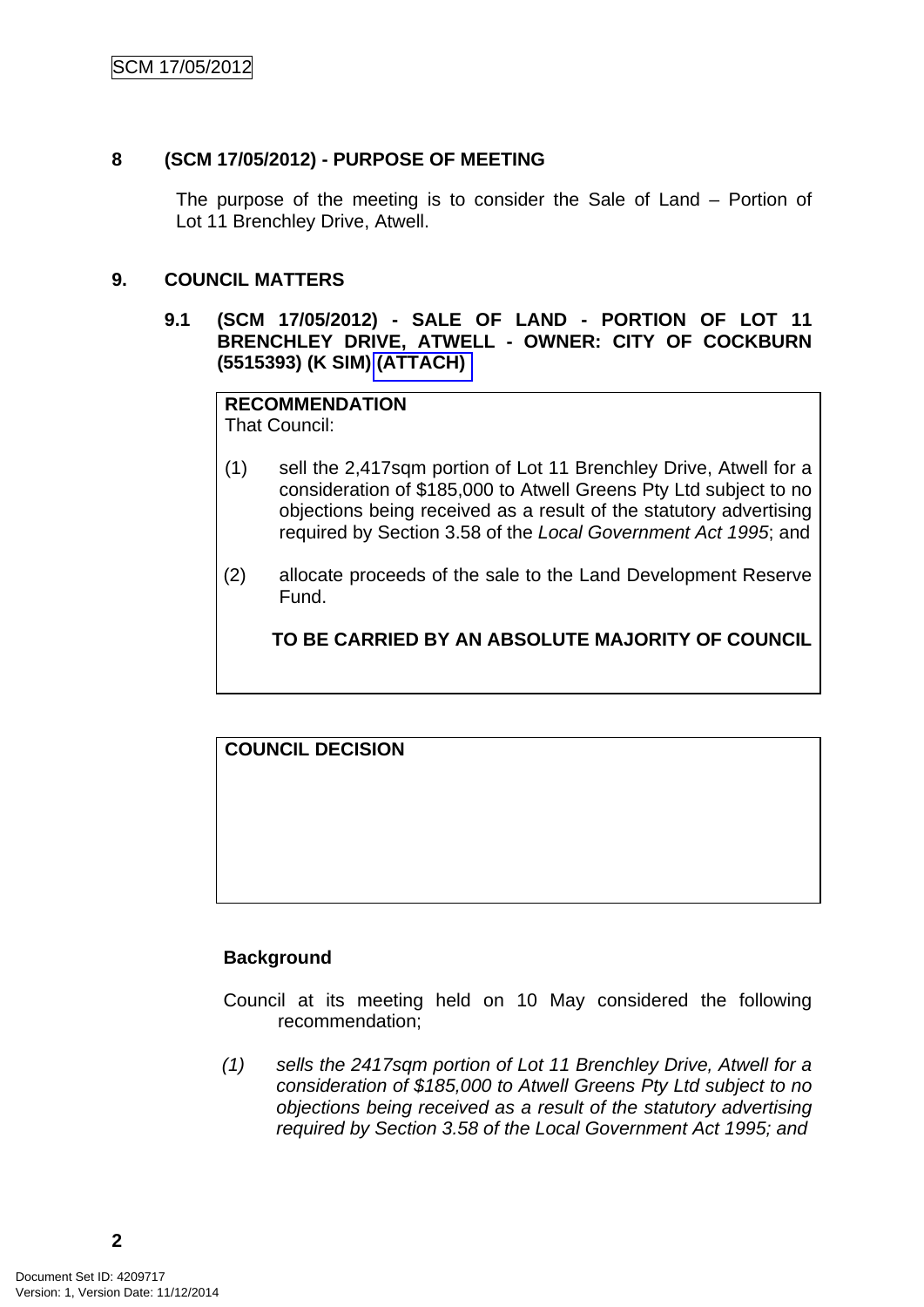*(2) allocates proceeds of the sale to the Land Development Reserve Fund.* 

*Council resolved to defer this matter to a Special Council Meeting, pending a further report to Council on the monetary return to the City if it were to proceed with the proposed sale and the value derived by Atwell Greens Pty Ltd if the sale were to proceed.* 

Lot 11 Brenchley Drive, Atwell has been owned by the City of Cockburn since 1977. The transfer document reveals that he City paid \$1 for all of the lot 11. It exists as an unusual 'L' shaped piece of land, with the east-west leg utilised as an open drain and the north-south leg undeveloped. The section under consideration of this offer to purchase is the 2417sqm north-south leg.

#### **Submission**

An offer to purchase the land in the form of an Offer and Acceptance Contract has been received from Atwell Greens Pty Ltd. A valuation report and update to that report has been received from Licensed Valuer Wayne Srhoy from McGees Property. A subdivision layout proposed for Lot 10 and the subject portion of Lot 11 Brenchley Drive has also been received via the Western Australian Planning Commission who has conditionally approved the proposed subdivision.

#### **Report**

Council officers have discussed the matters raised by Elected Members with a representative of Atwell Greens Pty Ltd and the Developments Project Manager.

Atwell Greens Pty Ltd as the Developer state that the risks involved with the subdivision are such that they cannot pay anymore than \$185,000 for the portion of Lot 11.

They have pointed out that the nature of these projects is that until most of the subdivision lots are pre-sold the lending agencies will not provide funds to acquire all of the land and pay for the required civil works. Civil works for this subdivision have an estimated cost of \$1,958,000.

It was clear to Council officers that the risks associated with the Development which involve acquiring the land, getting all approvals undertaking the civil works, obtaining funding and selling the lots in a timely manner were real.

If the decision is made not to sell the portion of Lot 11 at the offer price Atwell Greens Pty Ltd have stated that they will proceed with the subdivision of Lot 10.The difference is that 21 lots instead of 24 lots will be created.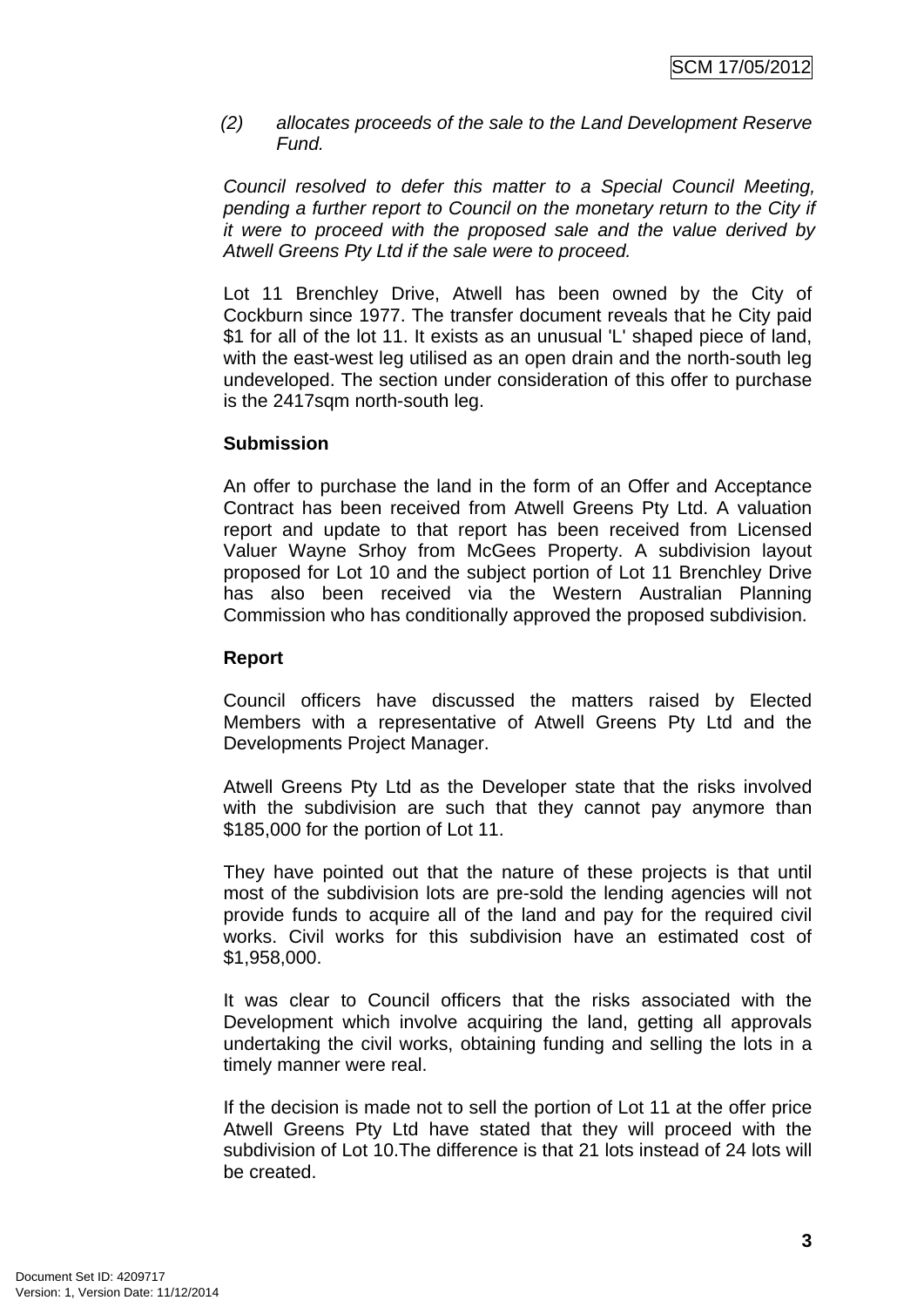The positive aspect of the sale of the portion of Lot 11 for \$185,000 to create 24 lots is that the extra 3 lots will generate additional rates amounting to a total of approximately \$2,800 per year. The 3 extra lots will generate approximately a total of \$8,400 in Developer Contributions.

If the decision is made not to sell the Council land then the land will remain in its current form.

A subdivision of Lot 10 will result in an acoustic wall being constructed between the subdivision lots and Councils Lot 11. The height of such wall is not known at this stage but should be high enough to discourage the practice of disposing of garden waste over the fence. None the less the City will be obliged to maintain Lot 11 on an annual basis. The fire risk will need to be addressed with weed control, removal of any other discarded objects and vegetation control. The annual fee is estimated at \$3000. Access to the site will only be feasible from the northern end of the site.

An idea that has been broached, if the decision not to accept the offer is taken, is to, at a later date negotiate the sale of portions of lot 11 to the rear of the future subdivision lots.

This would involve contracts with 9 different owners, moving the acoustic wall to the boundary with the freeway and a new subdivision. Experience has shown these exercises to be extremely difficult to negotiate. To achieve the equivalent return of the McGees valuation plus our costs each owner would need to pay approximately \$40,000. We don't believe that it is likely that the owners would be willing to pay this amount, given that the additional area would not increase the development potential of the lots.

Advertising as required by Section 3.58 of the *Local Government Act 1995* will be undertaken if Council decides to proceed with the land sale. The advertisement will indicate the proposed sale price and the value determined by the Licensed Valuer. If there are any objections a further report will be presented to Council.

#### **Strategic Plan/Policy Implications**

#### **Demographic Planning**

• To ensure the planning of the City is based on an approach that has the potential to achieve high levels of convenience and prosperity for its citizens.

#### **Governance Excellence**

• To conduct Council business in open public forums and to manage Council affairs by employing publicly accountable practices.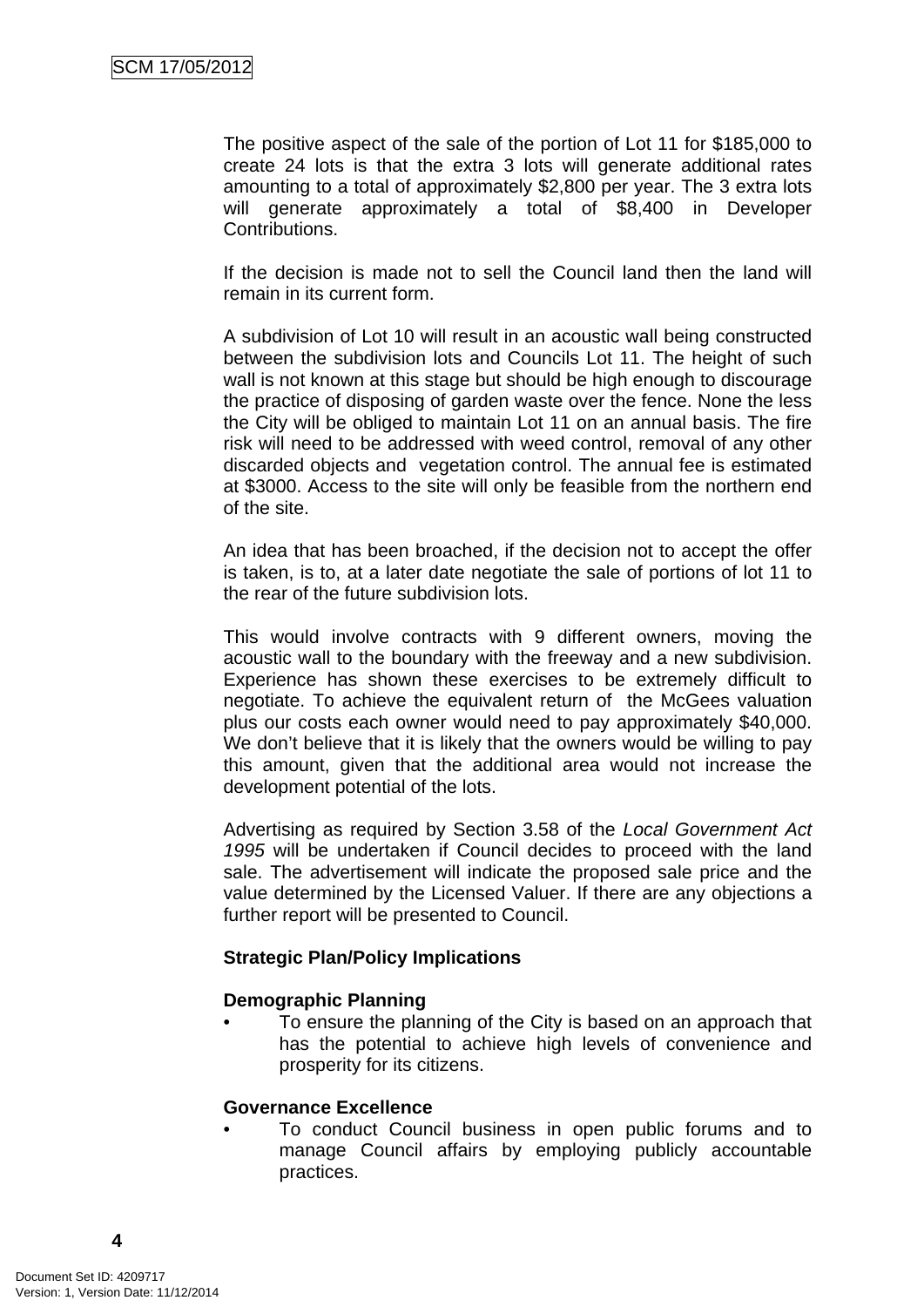## **Budget/Financial Implications**

Proceeds of the sale totalling \$185,000 will be transferred to the Land Development Reserve Fund.

## **Legal Implications**

Provisions of Section 3.58 of the *Local Government Act 1995* apply.

## **Community Consultation**

Details of the sale will be advertised in a newspaper for State wide publication, as required by Section 3.58 of the *Local Government Act 1995*.

#### **Attachment(s)**

- 1. Plan of Subdivision Lot 10 (21 Lots)
- 2. Plan of Subdivision Lot 10 & 11(24 Lots )

## **Advice to Proponent(s)/Submissioners**

The Proponent(s) and those who lodged a submission on the proposal have been advised that this matter is to be considered at the 17 May 2012 Special Council Meeting.

#### **Implications of Section 3.18(3) Local Government Act, 1995**

Nil.

## **10. (SCM 17/05/2012) - RESOLUTION OF COMPLIANCE (SECTION 3.18(3), LOCAL GOVERNMENT ACT 1995)**

#### **RECOMMENDATION**

That Council is satisfied that resolutions carried at this Meeting and applicable to items concerning Council provided services and facilities, are:-

- (1) integrated and co-ordinated, so far as practicable, with any provided by the Commonwealth, the State or any public body;
- (2) not duplicated, to an extent Council considers inappropriate, services or facilities as provided by the Commonwealth, the State or any other body or person, whether public or private; and
- (3) managed efficiently and effectively.